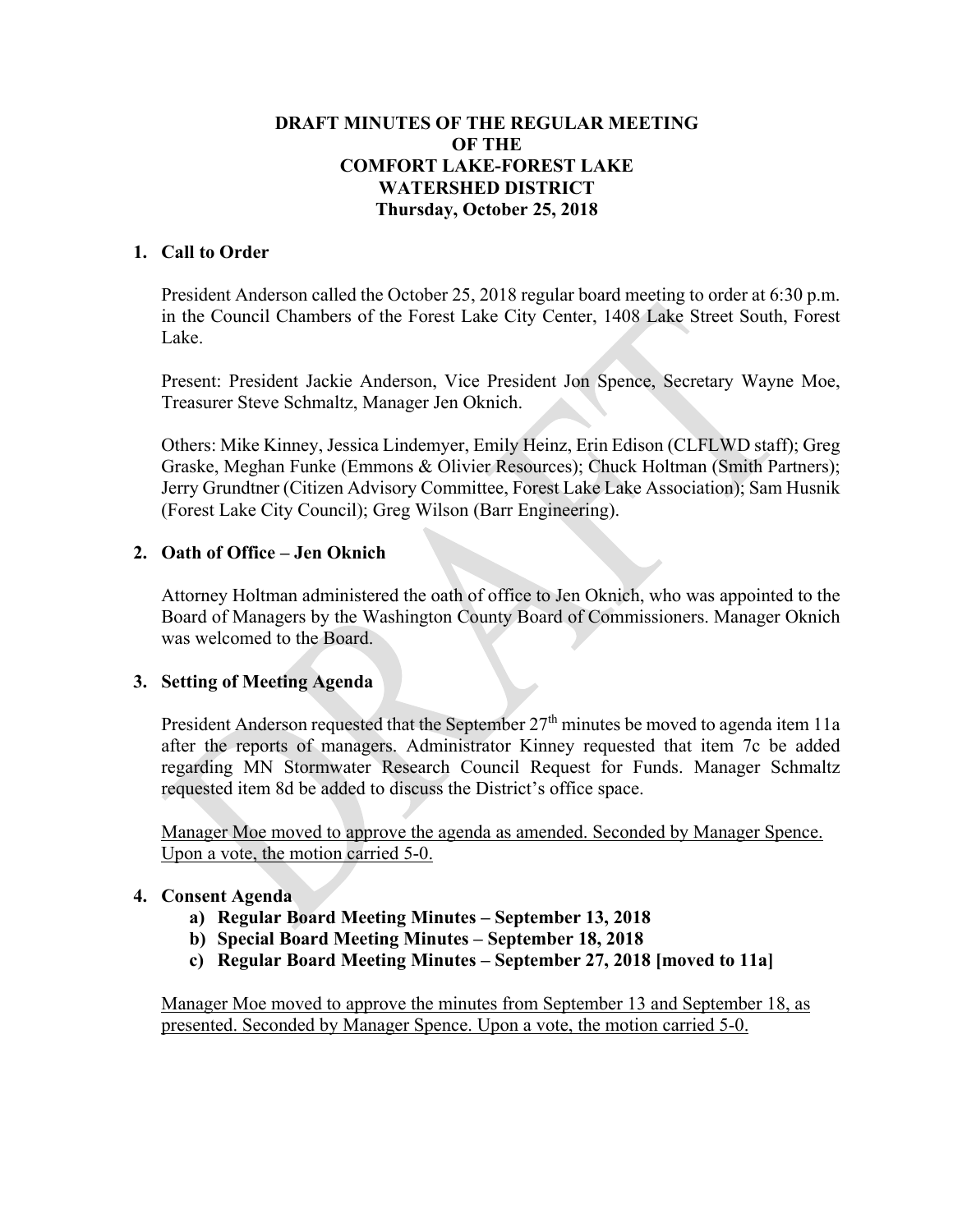## **5. Public Open Forum**

There were no comments.

## **6. Citizen Advisory Committee Update**

Citizen Advisory Committee (CAC) Chair Jerry Grundtner updated the Board on recent CAC discussions including continuing working on the Watershed Champion award program and other 2019 initiatives. He explained that the goal was to finalize the award program by the end of this year so that awards could be given out in spring 2019.

## **7. New Business**

# **a) Permitting Update**

Permitting Coordinator Erin Edison provided an update on the permitting program. She gave an overview of the program in general and described several changes which have been made since she started her position as Permitting Coordinator earlier this year. Changes include rule revisions, significant increase in permit activity, improvements to outreach materials, and efficiency improvements for internal processes. Ms. Edison proposed a new format for monthly permit updates and explained that the new format will be less time-consuming for staff to prepare.

President Anderson expressed approval of the proposed monthly permitting update format. She requested that the permit location dots on the map be color coded according to permit type (e.g. residential, commercial, linear). She indicated that this information will be helpful for budgeting purposes and stressed the importance of the District's permitting program in preventing negative impacts to the District's lakes.

Administrator Kinney noted that he and Ms. Edison recently attended a meeting with other watershed districts to compare permitting programs. He said that it appears the CLFLWD is the only district receiving annual maintenance reports for past permit best management practices. There was discussion about mapping permit sites. Mr. Kinney suggested that the District could take inspiration from Capitol Region Watershed District's online permit mapping program.

Manager Schmaltz noted that, as indicated in the Permitting Update board packet memo, it appears that the Minnehaha Creek Watershed District board of managers acts on permit applications only when they involve a variance; otherwise authority is delegated to the administrator. He expressed interest in adopting this practice in order to further increase program efficiency. Administrator Kinney indicated that he would communicate with the District Engineer and Legal Counsel to bring more information on this topic to a future board meeting.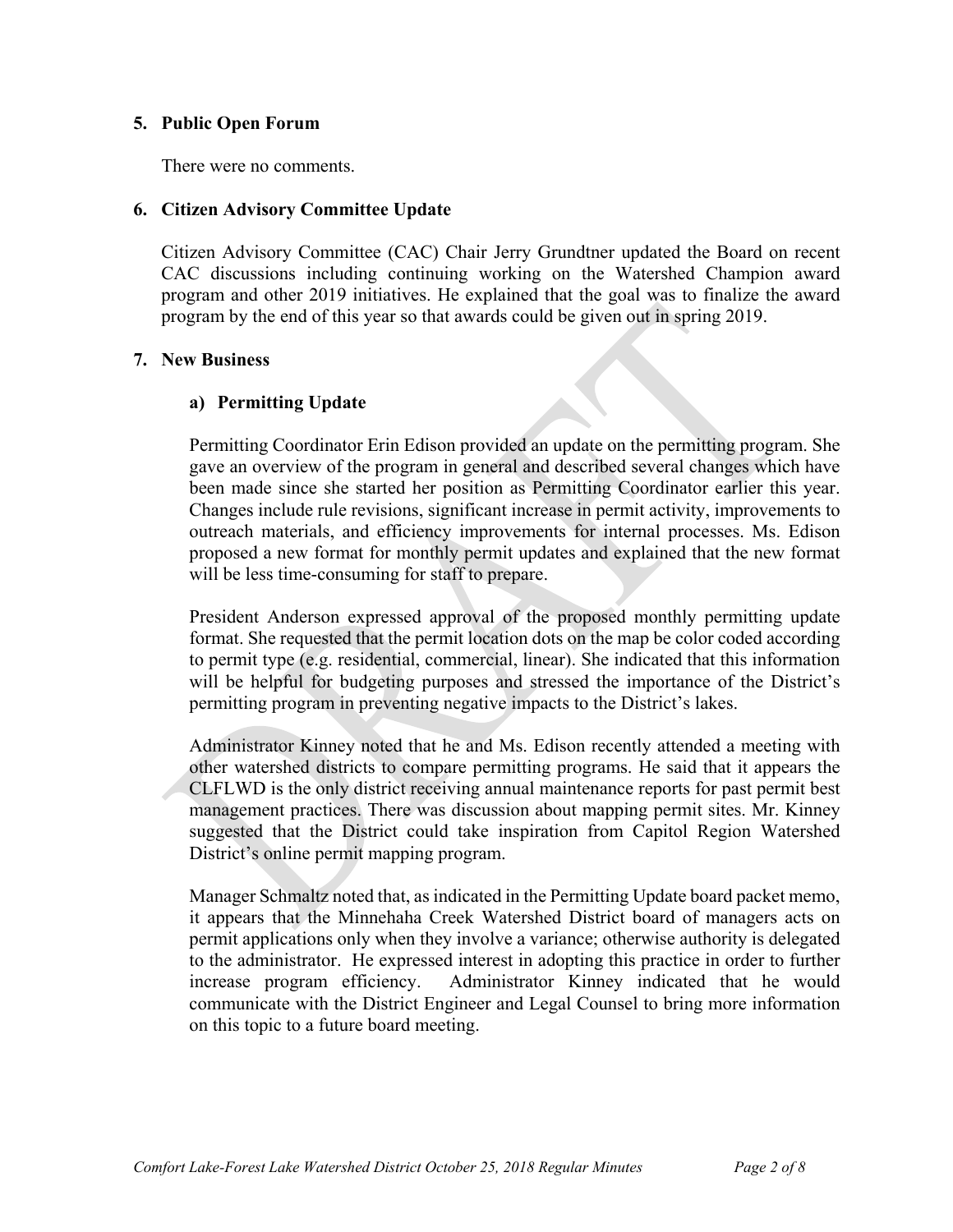## **b) AIS Update**

Watershed Technician Emily Heinz explained that, with the summer season coming to a close, aquatic invasive species (AIS) program activities are winding down. Final watercraft inspection survey data will soon be available, and Blue Water Science will be submitting preliminary summaries in November. As such, staff will compile a yearend report to be included in the December 13<sup>th</sup> regular meeting board packet.

## **c) MN Stormwater Research Council Request for Funds**

Administrator Kinney explained that he received a funding request from the MN Stormwater Research Council. The Council is currently reviewing 26 proposals for stormwater research projects. In order to fund more of these projects, the Council has requested financial contributions from local organizations such as the CLFLWD. These partner contributions would supplement existing Clean Water Legacy funding. Three principal areas on which the Council is planning to focus partner dollars include: stormwater reuse; chloride use and effectiveness; and development or evaluation of stormwater practices and technologies including temporary, permanent and pretreatment BMPs for new development and retrofit applications. There was general agreement amongst the managers that these are topics of concern to the District and that the research would be of benefit to the District's efforts.

Manager Schmaltz moved to allocate \$2,500 from the District's reserve fund to be contributed to the MN Stormwater Research Council. Seconded by Manager Spence. Upon a vote, the motion carried 5-0.

### **8. Old Business**

# **a) Bone Lake Wetland Restoration**

Administrator Kinney explained that the contract price for the Edell property work, which the Board earlier awarded to Shoreline Landscaping, is based on the use of onsite soils for berm construction, but that soil test results since have been received and indicate the need to import soils for this purpose. Shoreline Landscaping has revised its quote accordingly. The revised quote is \$24,154.55, which exceeds the Board's previous authorization of \$23,022. Thus further Board approval is required.

Manager Spence moved to adopt resolution 18-10-01. Seconded by Manager Schmaltz. Upon a roll call vote, the motion carried 5-0.

| <b>Manager</b>   | Ave | <b>Nay</b> | <b>Absent</b> |
|------------------|-----|------------|---------------|
| Jackie Anderson  |     |            |               |
| Jon Spence       |     |            |               |
| Wayne Moe        |     |            |               |
| Stephen Schmaltz |     |            |               |
| Jen Oknich       |     |            |               |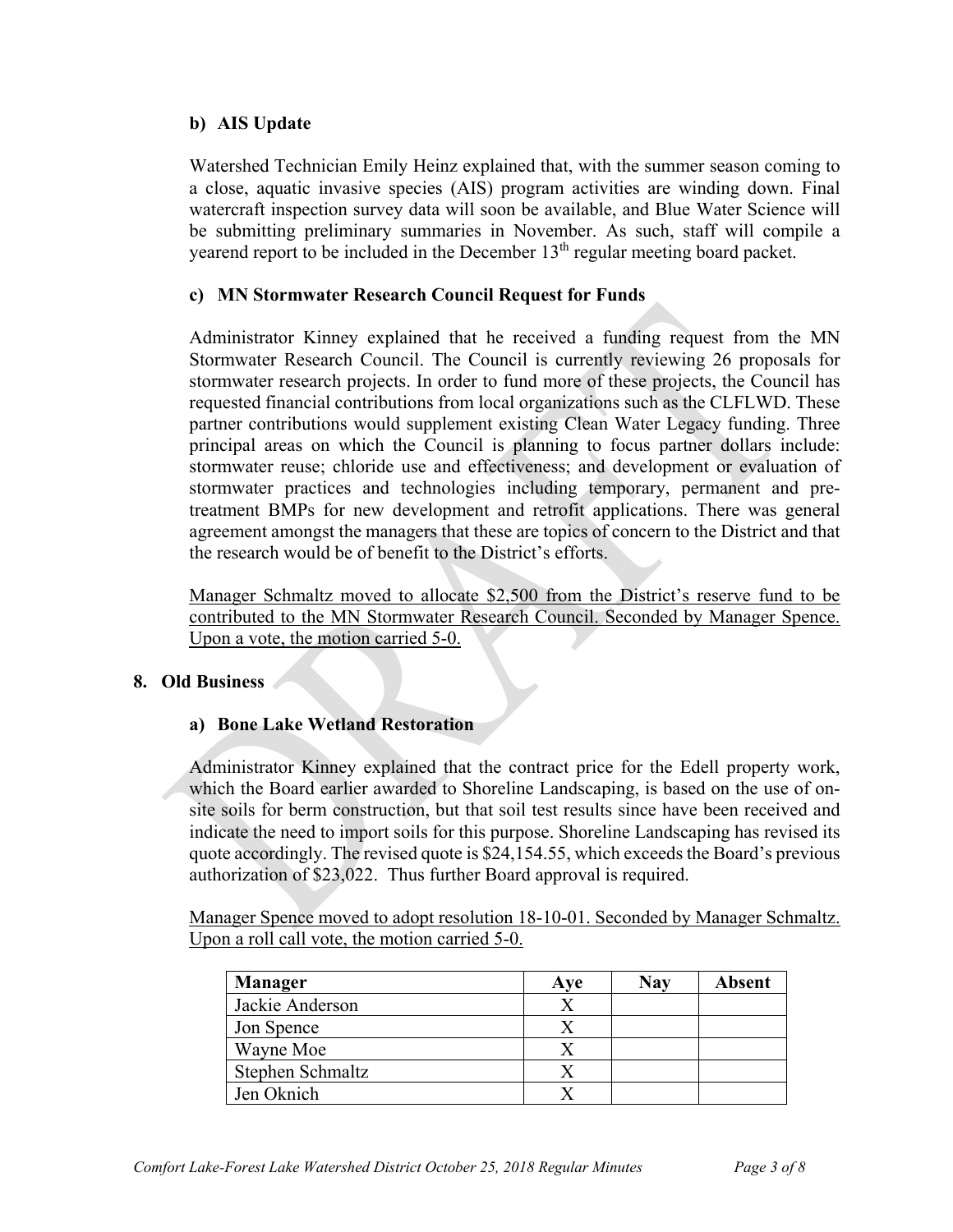### **b) Land Acquisition & Management – Banta Property Review**

Administrator Kinney explained that Emmons & Olivier Resources (EOR) has completed Task 1 from the scope of work which entailed screening for consistency with the District Watershed Management Plan. Results of the screening suggest that there is high potential for the land acquisition to facilitate the District's pursuit of water quality, flood management or other water resources goals identified in the Plan. Mr. Kinney recommended that the District proceed with Task 2 from the scope of work which will entail Initial Project Scoping. Task 3, Phase 1 Environmental Site Assessment (ESA), could be approved as well if the Board so chooses. The ESA is a standard practice, and its purpose would be to provide a reasonable level of assurance that there are no significant environmental conditions on the parcel. The estimated cost of the ESA is \$3,600.

There was discussion regarding the purchasing and due diligence process. Legal Counsel Holtman explained that if the site doesn't have an expectation that there are environmental conditions (e.g. historic industrial site) then the District may wish to advance the discussion of purchase price prior to performing the ESA, to determine whether the expectations of the District and the potential seller are sufficiently close to suggest that an agreement may be achievable. Mr. Kinney indicated that it is estimated that past land use was primarily agricultural, not industrial, but it has not been uncommon for private landowners to have their own private dump site. It was clarified that the purchaser, Don Steinke, is still in the process of purchasing the parcel. Manager Spence recommended that, prior to approving engineering tasks beyond Task 2, the District should ensure it is on the same page as Mr. Steinke with regard to expectations of property value and purchase amount. It was clarified that the District would only be purchasing 20 acres of the entire 86-acre parcel.

Manager Spence moved to authorize the Administrator, on advice of counsel, to enter into an agreement with Emmons & Olivier Resources in accordance with Task 2 as described in the October 4, 2018 scope of work and in an amount not to exceed \$3,200. Seconded by Manager Anderson. Upon a vote, the motion carried 5-0.

# **c) 2019-2020 Professional Services RFP – Initial Review**

Mr. Kinney indicated that nine proposals were received in response to the Request for Proposals (RFP). He explained that the Board may elect to make final decisions for some or all the proposals at this meeting or may choose to invite firms in for presentations and/or interviews at the November 15<sup>th</sup> meeting. In either case, the goal is to execute contracts at the December  $13<sup>th</sup>$  meeting.

Manager Spence moved to select and authorize preparation of professional service contracts with Smith Partners (legal services), Abdo, Eick & Meyers (audit services); and Blue Water Science (lake management/community outreach support). Seconded by Manager Schmaltz. Upon a vote, the motion carried 5-0.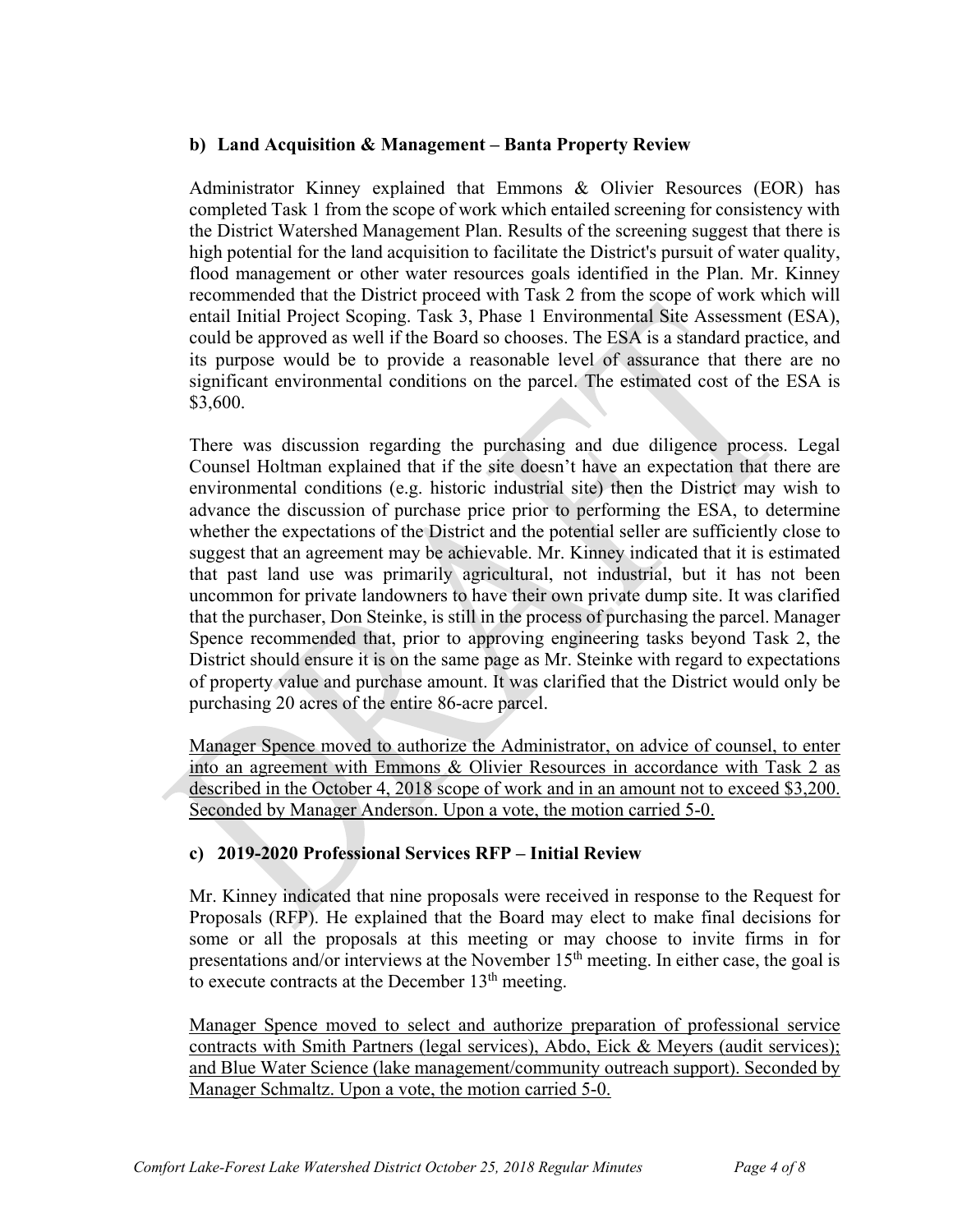There was discussion about the engineering proposals. Proposals were received from Barr Engineering Co., Emmons & Olivier Resources, and Wenck Associates Inc. Manager Spence recommended continuing to contract with EOR due to having a good working relationship already established. President Anderson indicated that the Barr proposal appears to have lower rates compared to the EOR proposal and suggested that Barr be invited to give a presentation at the next board meeting. Manager Schmaltz noted that ranges are given for the rates which affects how the overall cost may be estimated. Managers Spence and Schmaltz indicated that there doesn't appear to be a large rate difference between EOR and Barr. Managers Moe and Oknich indicated that they have not been able to thoroughly review all of the engineering proposals yet. There was agreement to postpone a decision until the next meeting so that all managers can thoroughly review the proposals and so that engineering firms can give presentations to the Board.

President Anderson moved to postpone the engineering decision until November 15, to invite Barr and EOR to present at the November  $15<sup>th</sup>$  meeting, and to direct Managers Moe and Oknich to review the proposals and advise Administrator Kinney whether Wenck Associates should be invited to present at the meeting as well. Seconded by Manager Spence. Upon a vote, the motion carried 5-0.

There was discussion about the accounting proposals. Proposals were received from Redpath & Company and CliftonLarsonAllen (CLA). There was general agreement that the CLA proposal appears to have significantly lower rates than Redpath & Company. President Anderson indicated that she has worked with CLA previously for auditing and strategic funding planning purposes. She indicated that they were professional and helpful throughout that process. Manager Schmaltz indicated that CLA doesn't appear to have much experience with watershed districts specifically, and noted that its office is in Minneapolis which is further from the District office than Redpath's White Bear Lake office. He asked if the lack of watershed district experience and distance would present a problem. Administrator Kinney explained that he and Ms. Heinz recently spoke to CLA over the phone regarding their proposal. He indicated that CLA does have some experience working with government entities and appears to fully understand the necessary work involved in being the CLFLWD accountant. He added that the office distance shouldn't be a problem as in-person office visits are generally limited to a single annual audit discussion meeting.

Manager Spence moved to authorize signature of the professional service contract with Clifton Larson Allen for accounting services. Seconded by Manager Anderson. Upon a vote, the motion carried 5-0.

### **d) District Office Property**

Manager Schmaltz provided an update on his recent efforts to research and evaluate potential office space options for when the current office lease expires in November 2019. He explained that he met with a realtor who specializes in commercial properties,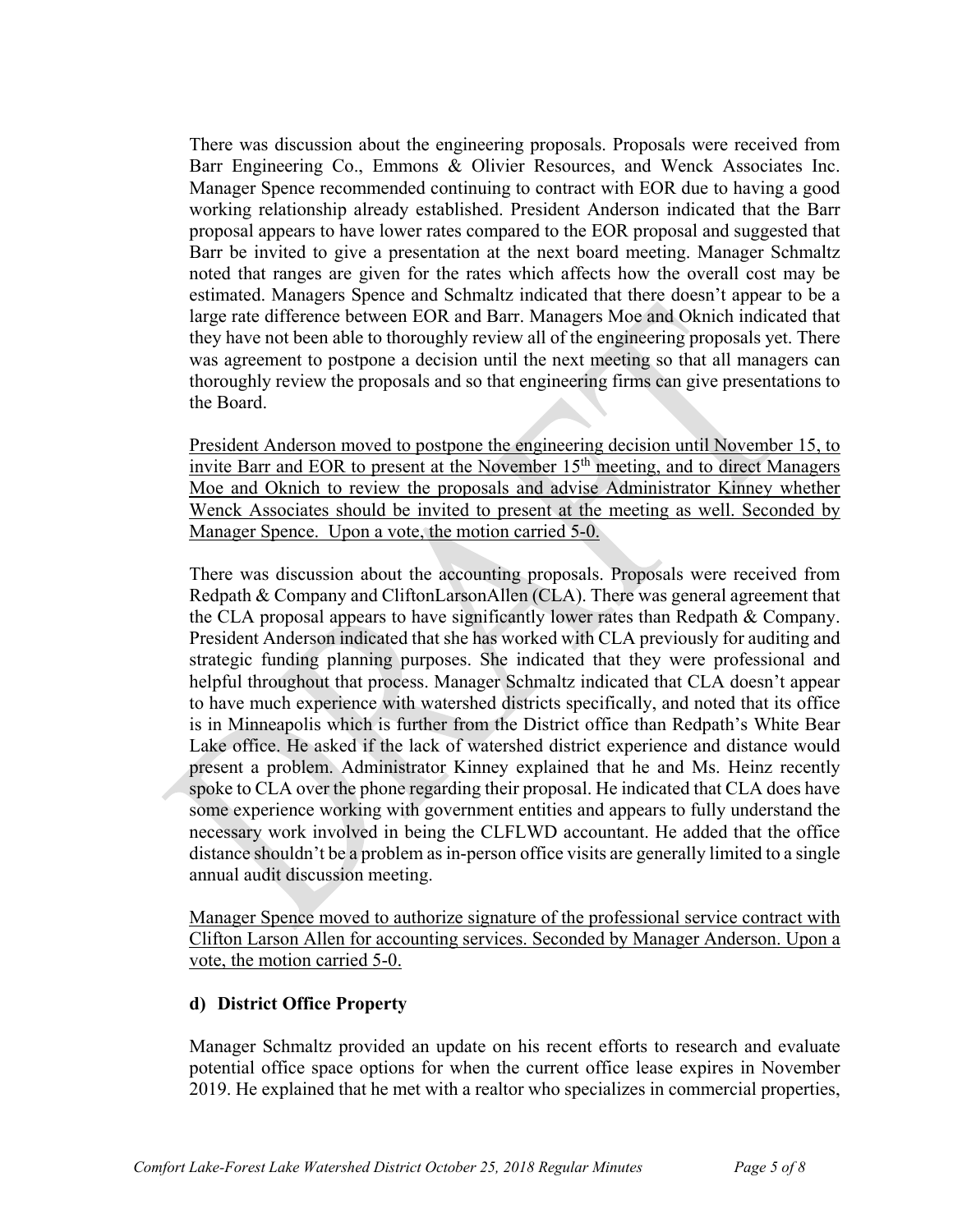and together they visited about 15 properties. Some spaces are for sale and some are for rent. The District is paying just under \$11 per square foot per year under its current office lease, which appears to be competitive compared to the spaces he's recently seen. Manager Schmaltz described a few of the spaces he's seen.

Manager Schmaltz recommended that he meet with one other manager to continue this investigation. He also noted that he has been working with a real estate agent, and the agent has requested that the District sign an agreement indicating that she is the District's dedicated agent. The District would bear no cost, as the closing fees are paid by the seller, in the event the District should decide to purchase a property. It was noted that the current landlord wants to increase rates if/when the District renews its lease. The current landlord is open to discussions about the District purchasing the building in which it is currently renting. There was agreement to discuss this topic further at the next board meeting.

### **9. Report of Staff**

### **a) Administrator**

Administrator Kinney reported that the Shields Lake Stormwater Harvest and Irrigation Reuse project is now under construction, and that the 2019 staff work plan will be distributed at the November board meeting. President Anderson requested the One Watershed One Plan (1W1P) billing and cost tracking documents be distributed to the Board at the next meeting. In response to a question from Manager Schmaltz, there was discussion regarding the recent permitting data request from Summit Management LLC. There was discussion about the recent sediment discharge in Carnelian-Marine-St. Croix Watershed District and the associated news article.

There was discussion regarding the 1W1P educational handout that was attached to the Administrator's Report. Administrator Kinney explained that absentee landowners of cropland can be detrimental as they don't have much incentive to implement water quality best management practices. There is room for improvement, while keeping the 80/20 rule in mind and prioritizing the sites with the biggest benefit for the public dollars. President Anderson expressed that the handout is very clear and recommended using it as inspiration for future District handouts. There was discussion regarding agriculture being a major contributor to water quality degradation.

### **b) Emmons & Olivier Resources**

Engineer Graske noted that there have recently been some pre-permit meetings and a few permit applications that will be coming to the Board soon. EOR is wrapping up monitoring efforts and will now be working on the feasibility studies. The notice to proceed for the Shields Lake Stormwater Harvest & Irrigation Reuse project has been issued. The contractor is starting with erosion control installation and tree clearing this week. Grading is slated to commence next week. Dr. Funke added that the Moody Lake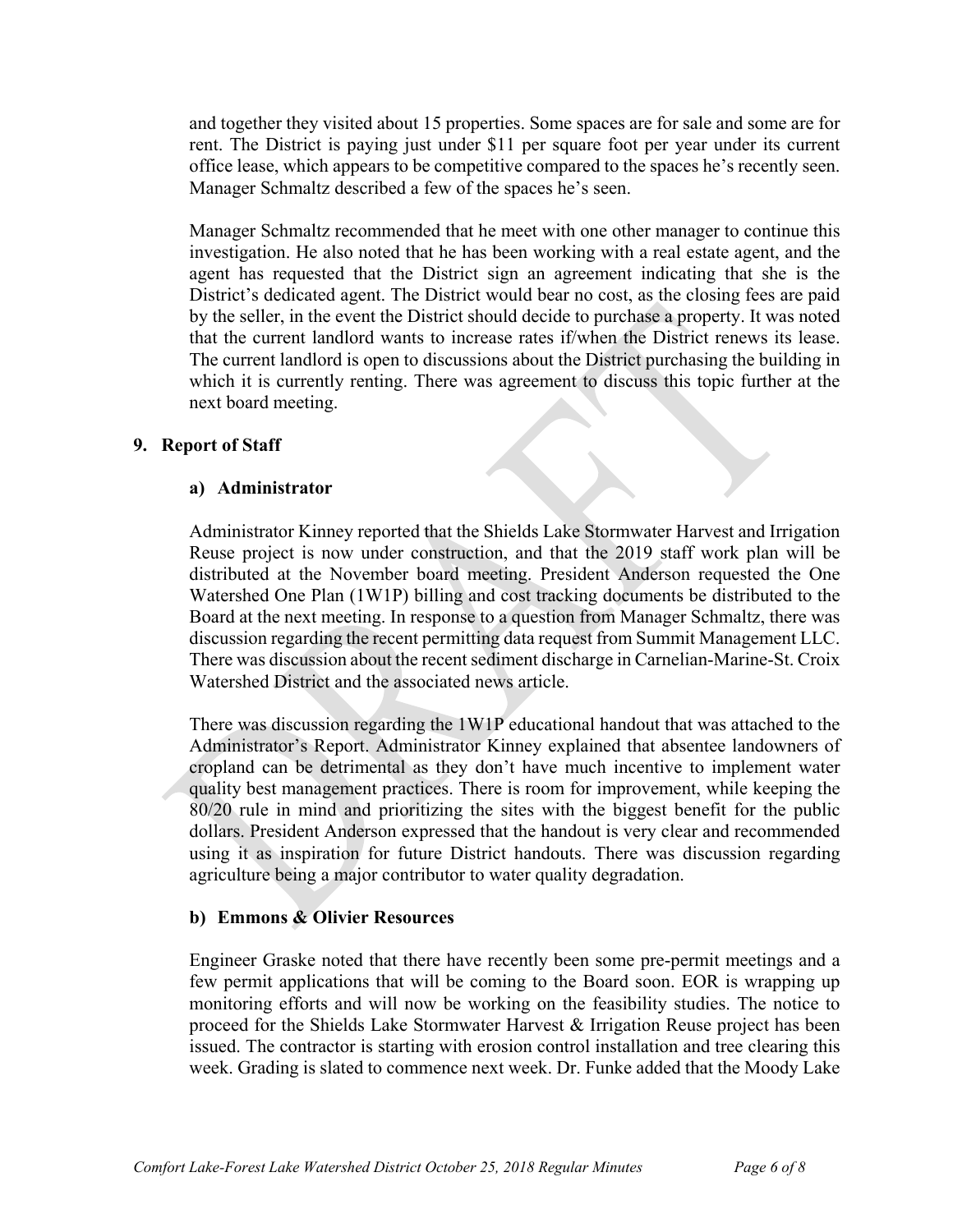alum treatment was very interesting and recommended that managers try to observe the second round of split-treatment in fall 2019.

There was discussion regarding the 2018 Minnesota Association of Watershed Districts (MAWD) Annual Meeting and Conference scheduled for early December. Managers were encouraged to notify Ms. Lindemyer if they plan to attend by November 1<sup>st</sup>. Managers Spence and Anderson already communicated with Ms. Lindemyer about their planned attendance. Manager Moe indicated he can't attend. The Board must appoint delegates and alternates at the next board meeting on November 15.

### **c) Smith Partners**

Nothing to report. Legal Counsel Holtman thanked the Board for continuing to place its trust in Smith Partners as the District Attorney.

### **10. Report of Treasurer**

# **a) Approval of Bills and Treasurer's Report**

Treasurer Schmaltz reported income for the period of \$9,578 and expenses, one of which was the alum treatment, in the amount of \$179,754.65.

Manager Moe moved to accept the Treasurer's Report and pay the bills in the amount of \$179,754.65. Seconded by Manager Spence. Upon vote, the motion carried 5-0.

# **11. Report of Officers and Managers**

Manager Schmaltz reported that he attended the metro MAWD meeting during which the Clean Water Council budget recommendations were discussed. There was discussion regarding 1W1P funds and surface/drinking water grants.

Manager Spence reported that he found zebra mussels on his boat as he was taking it out of Comfort Lake for the year. There was discussion regarding decontamination requirements and zebra mussel growth preferences for aluminum (e.g. pontoons) versus steel (e.g. docks).

# **a) Regular Board Meeting Minutes – September 27, 2018**

President Anderson explained her requested changes to the September 27<sup>th</sup> minutes.

Manager Moe moved to approve the minutes as amended. Seconded by Manager Spence. Upon a vote, the motion carried 5-0.